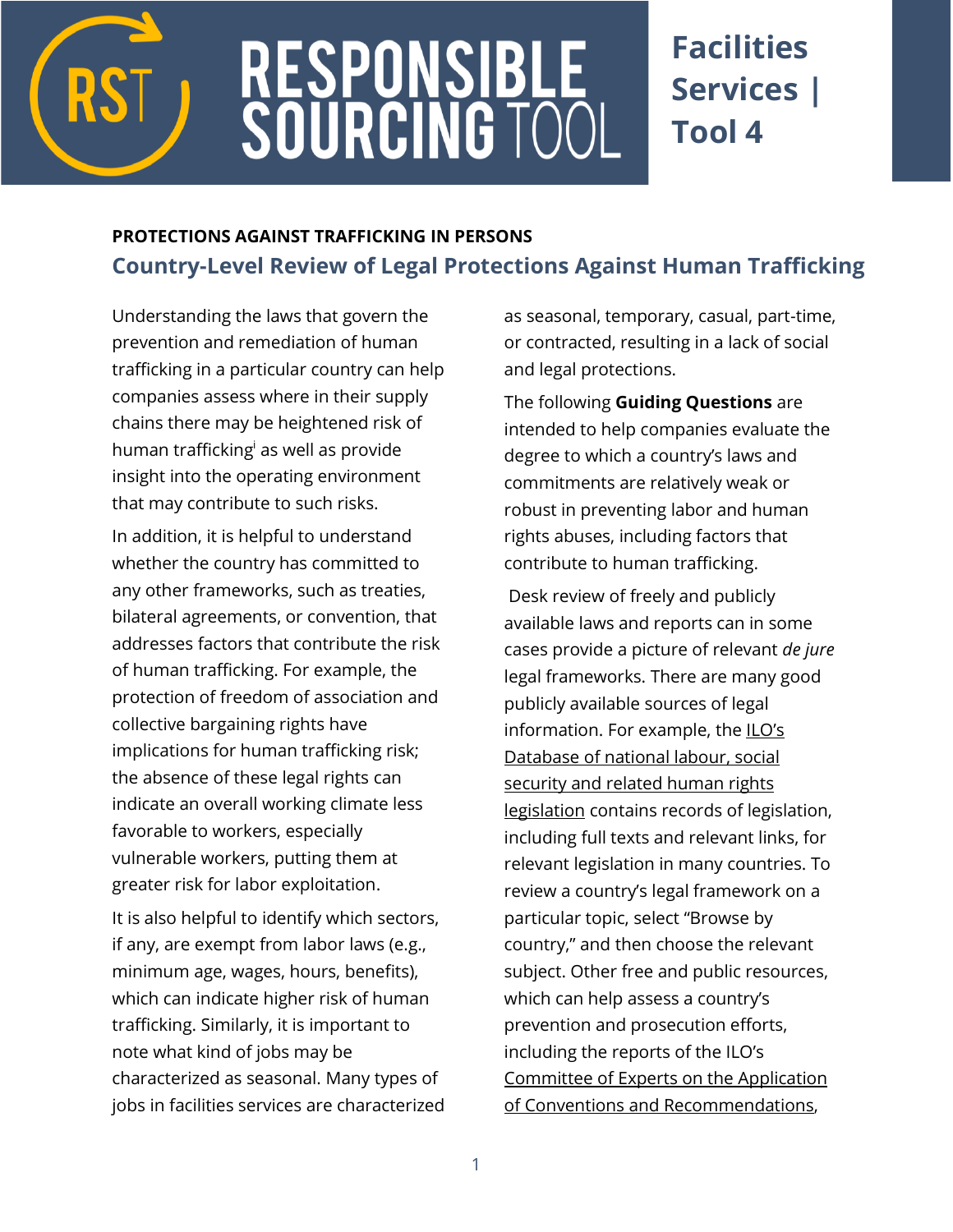

the U.S. Department of State's *[Trafficking](https://www.state.gov/j/tip/rls/tiprpt/)  [in Persons Report,](https://www.state.gov/j/tip/rls/tiprpt/)* and the U.S. Department of State's [Country Reports on](https://www.state.gov/j/drl/rls/hrrpt/)  [Human Rights Practices.](https://www.state.gov/j/drl/rls/hrrpt/)

**Please Note:** While every effort has been made to ensure the accuracy and reliability of information contained in this review (based on publicly available information and Verité expertise on these matters), the contents herein do not constitute legal advice or guidance, nor are they intended to replace formal consultation with a legal professional.

### **Guiding Questions**

#### **HUMAN TRAFFICKING**

*Legal and policy frameworks designed to comprehensively address human trafficking are essential for reducing trafficking risk; frameworks must prevent and combat human trafficking and prosecute and punish traffickers.*

#### **Existing Legal Framework**

• Does the government have laws prohibiting forced labor, slavery, and/or human trafficking? Does the legal framework establish a specific criminal offense of trafficking in persons?

#### **Government Efforts to Combat Human Trafficking**

• Does the legal framework include a national action plan on human trafficking?

#### **Implementation in Practice**

- Have there been any prosecutions related to human trafficking including child forced labor or forced child labor — in the past year?
- Are there trainings and resources on human trafficking available to the appropriate officials and personnel?

*For additional information on specific trafficking in persons legal frameworks and implementation of such laws, please see the Department of State's annual Trafficking in Persons Report*. https://www.state.gov/reports-office-to-monitor-and-combat-trafficking-in-persons/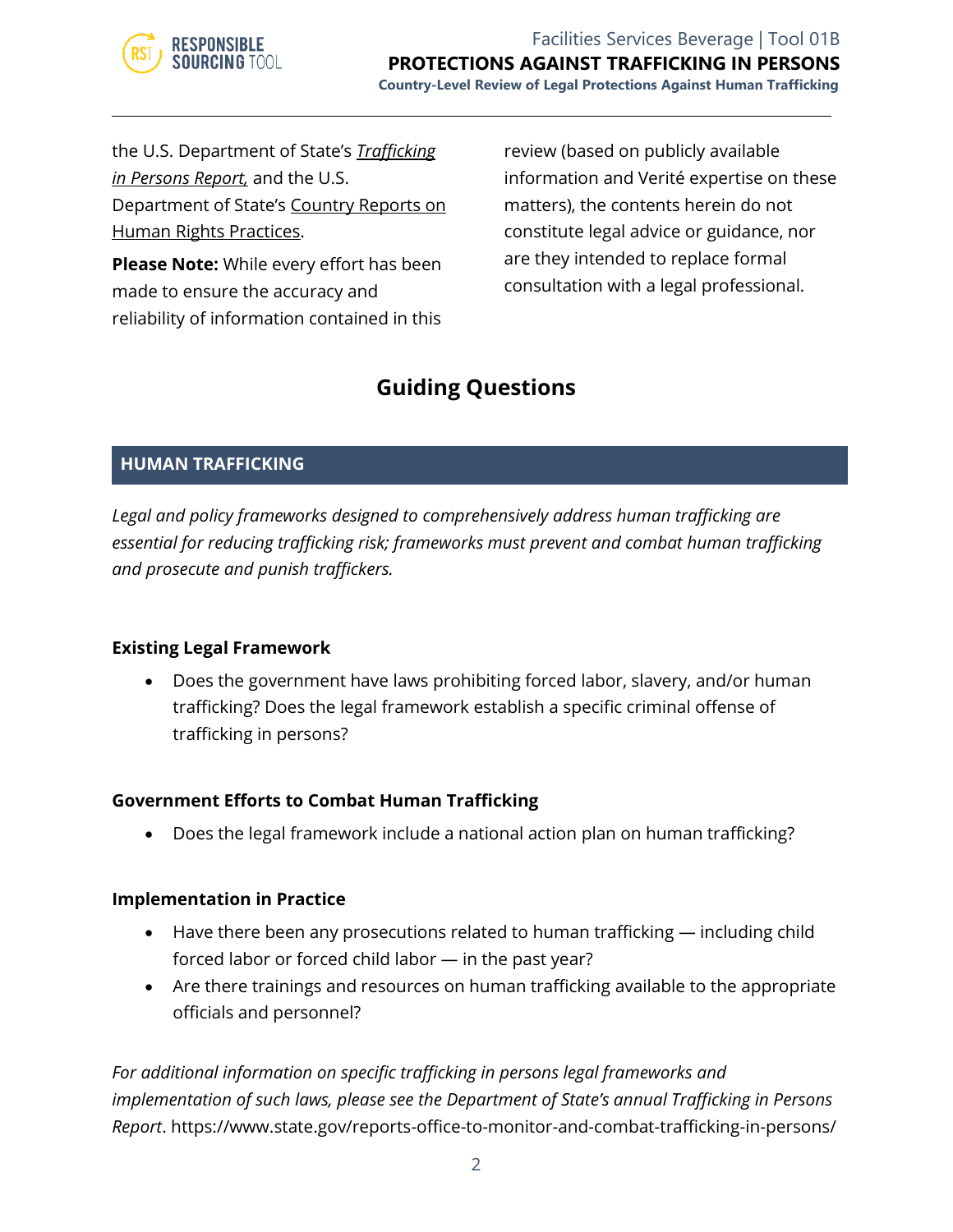

#### Facilities Services Beverage | Tool 01B **PROTECTIONS AGAINST TRAFFICKING IN PERSONS Country-Level Review of Legal Protections Against Human Trafficking**

#### **CHILD LABOR**

*The drivers for both child labor and human trafficking are similar, including the demand for cheap, exploitable, unskilled labor; poverty; unequal or limited access to education; and exclusionary social attitudes based on caste, gender, immigration status, ethnicity or other characteristics or factors. If children are not required to attend school, or if attending school proves too expensive due to enrollment fees and associated costs, there may be many more underage workers in the labor force.* 

#### **Existing Legal Framework**

- Does this country specify a minimum age for employment? Does the law define light work and/or hazardous tasks?
- Does the law prohibit the worst forms of child labor?

#### **Government Efforts to Combat Child Labor**

• Does the legal framework include a national action plan on child labor?

#### **Implementation in Practice**

• Have there been any prosecutions related to child labor (including worst forms of child labor) in the past year?

#### **LABOR RIGHTS AND CONDITIONS OF WORK**

*Adequate labor laws, inspection systems, and regulations concerning aspects of working conditions such as minimum and living wage levels, hours and overtime pay, occupational safety and health, and employer-provided housing can help reduce the risk of human trafficking in a country. When countries do not comply with labor standards, working environments may be more susceptible to violations of labor rights and enhance vulnerabilities for human trafficking.*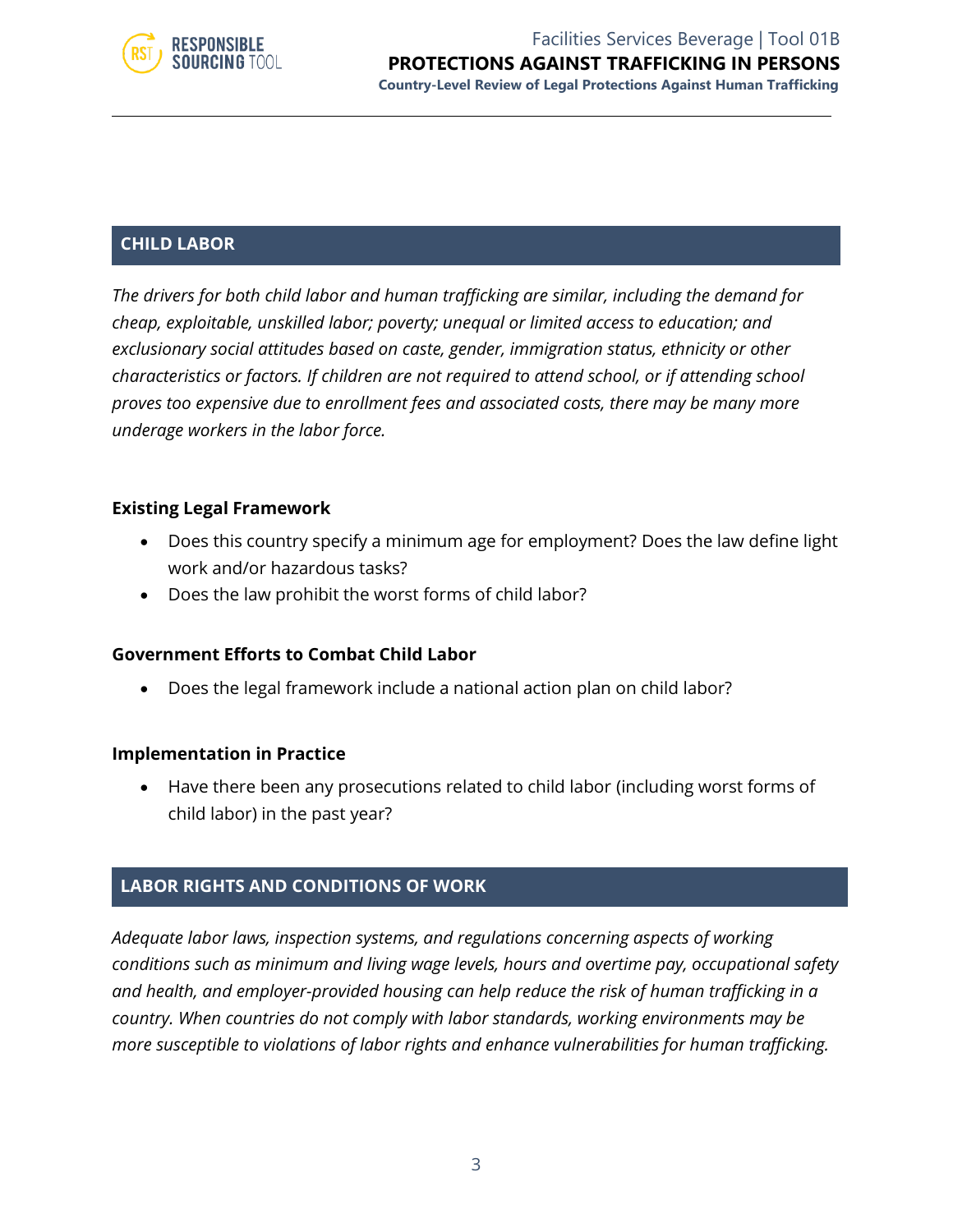

#### **Existing Legal Framework**

- What labor practices and protections are established by law (minimum wage, working hours and overtime provisions, occupational health and safety)?
- Are there laws governing housing standards, especially for worker-provided or worker-arranged housing?
- Does the law provide for a system of labor inspection or oversight? If yes, how adequate were the number and frequency of workplace inspections in the past year?
- Are any sectors exempt from labor rights legislation? If so, which ones?

The question of exemption from the law is important for the facilities services sector. In many countries seasonal work (such as landscaping and groundskeeping) may be exempt from labor rights legislation that govern inspectorate systems, overtime provisions, and minimum wage laws.

In some cases, facilities services workers such as housekeepers and janitors may receive piece rate wages based on the number of rooms or offices serviced, which, even if paid accurately, may not amount to minimum wage. The payment of sub-minimum wages can be a red flag for human trafficking risk.

Are there any services-specific regulatory or governing bodies?

#### **Implementation in Practice**

- Have labor inspections been conducted in the past year?
- What is the ratio of inspectors to workers? What is the total number of labor inspectors, or what is the ratio of inspectors to workplaces?
- At what sorts of worksites have labor inspections been conducted?
- Are labor inspectors trained on or otherwise supported in identifying cases of labor trafficking or indicators of labor trafficking in practice?

#### **FREEDOM OF ASSOCIATION AND COLLECTIVE BARGAINING**

*The degree of protection for workers' rights to freedom of association and collective bargaining provide important information about the potential risk of human trafficking and other labor abuses. Where workers are not able to advocate for themselves, or do not have the right to*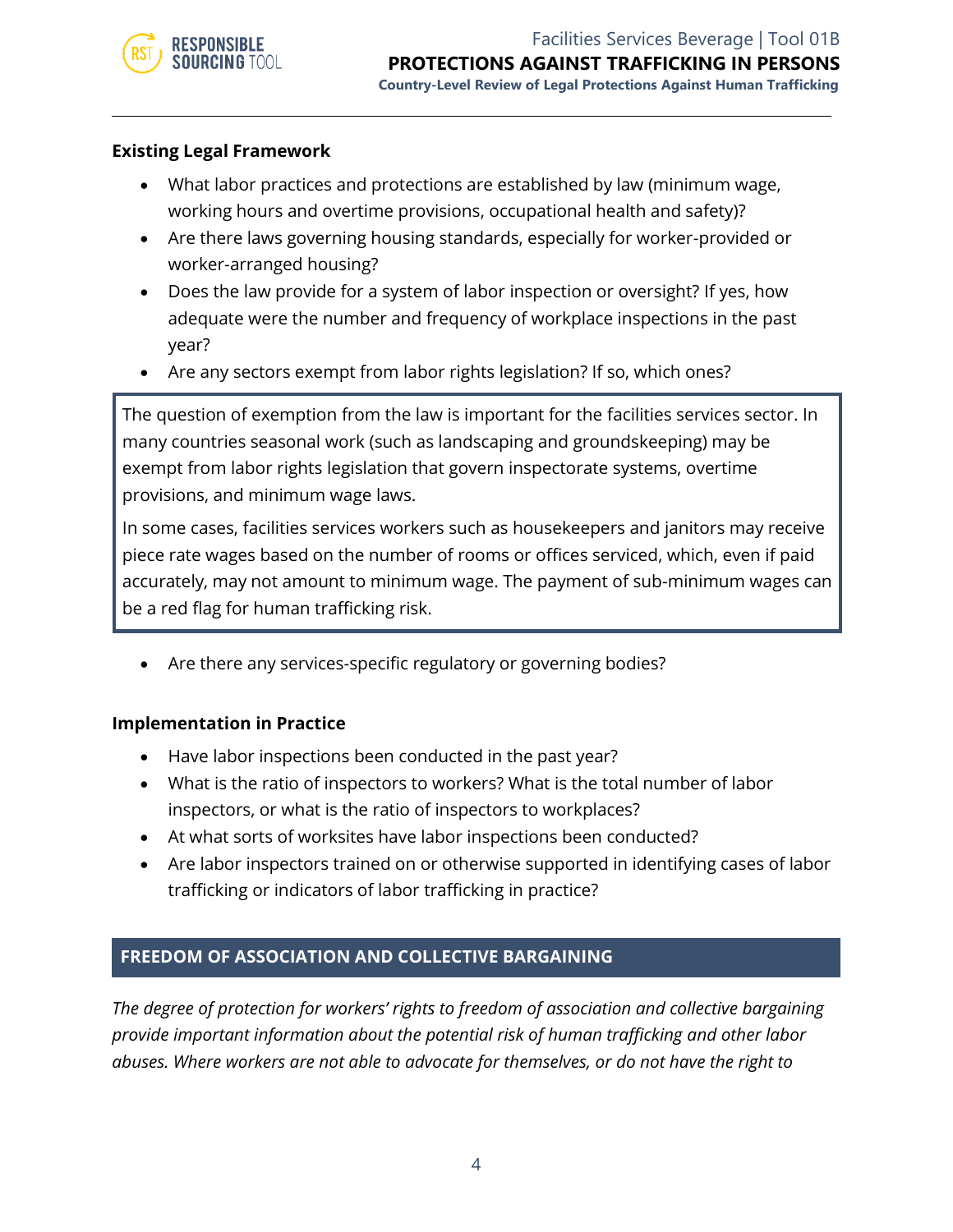

*associate freely or bargain collectively, the risk of adverse and potentially exploitative working conditions may rise.*

#### **Existing Legal Framework**

- Is the freedom of association legally guaranteed?
- Are certain types of workers excluded from the right to join a union?

Contracted workers (indirect, non-employees) are common throughout the facilities services sector; they may work for virtually any services provider and in any work environment. In some cases, it can be particularly challenging for contracted workers to effectively organize, even if they are legally allowed to do so, due to the fact that they are not technically employed by the company or entity ultimately responsible for their working conditions. In some countries, migrant workers may have some protected rights to freedom of association but not be guaranteed the right to bargain collectively or to strike.

In addition to facing structural and legal hurdles, workers' ability to join unions or otherwise organize can be hampered by the seasonal nature of some services work, which limits the amount of time workers interact with each other and any one company or employer as they move among different employers depending on the season.

- Is the right to collective bargaining protected?
- Are there restrictions on types of workplaces or sectors where collective bargaining can occur? Are certain types of workers excluded from bargaining collectively?

#### **Implementation in Practice**

- What percentage of the national workforce is unionized? What percentage of the workforce in various sectors is unionized?
- What percentage of employees are covered by collective bargaining agreements?

#### **MIGRANT WORKERS' RIGHTS**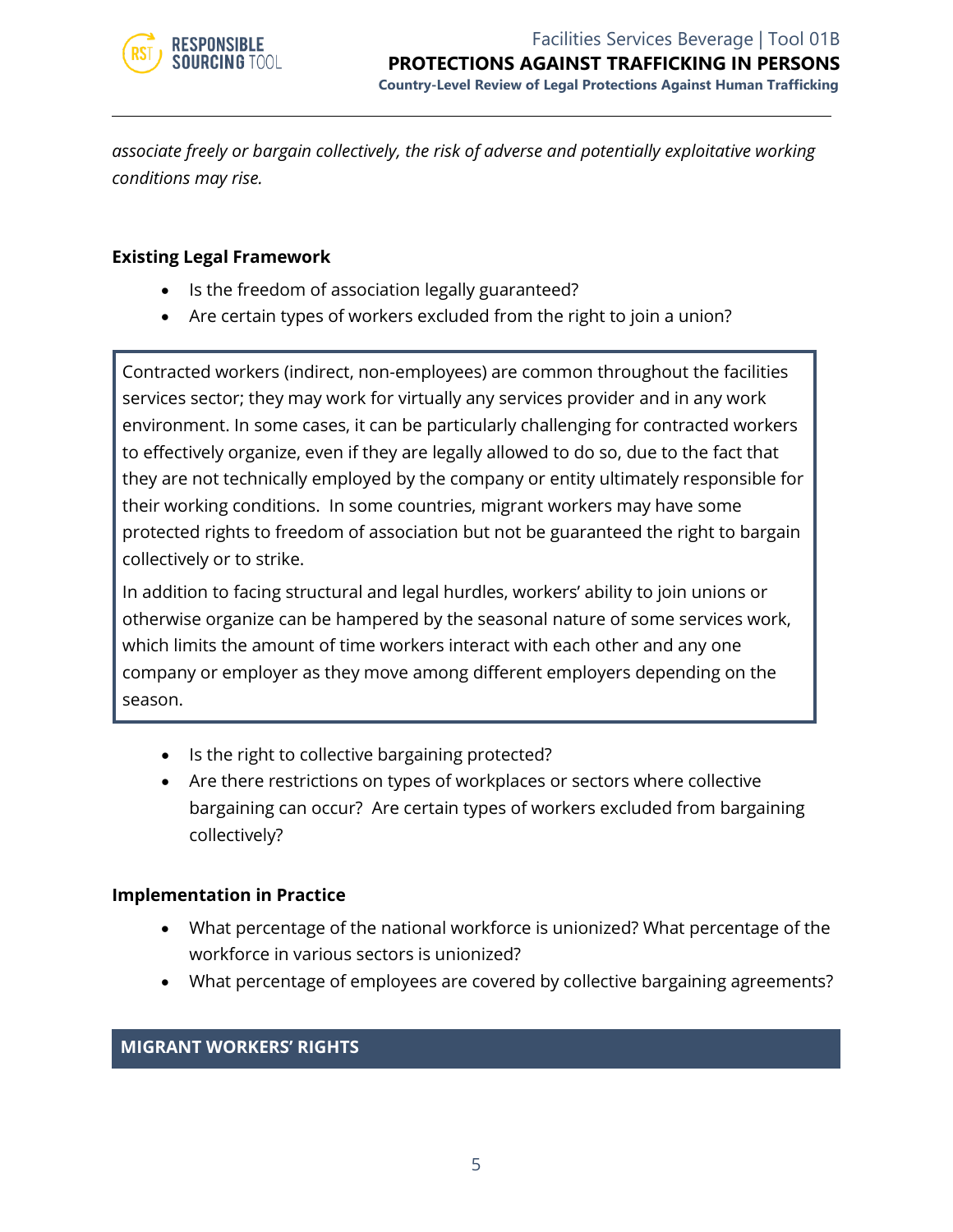

*Countries with immigration policy frameworks that restrict the rights or movements of migrant workers may pose a risk for human trafficking. For example, policies that tie guestworkers' visas to particular employers may prevent workers from leaving exploitative or abusive employment situations for fear of losing their legal immigration status. Policies that restrict the ability of migrant workers to associate, organize, or collectively bargain similarly weaken protections for migrant workers from potential exploitation or abuse. In the absence of bilateral agreements, migrant workers' home country governments are in a weak position to enforce limits on recruitment fees or advocate for their citizens' rights in the migrant-destination country.*

#### **Existing Legal Framework**

- Are migrant, domestic, and seasonal workers included in the work and labor protections mentioned above?
- Is this country a party to any bilateral or regional agreements about foreign employment or migrant workers? If so, what is the nature of any labor rights provisions included in the agreement(s)?

#### **JUSTICE SYSTEM**

*For states to investigate instances of trafficking, apprehend traffickers, and prosecute them, there must be justice systems that function effectively and fairly. Strong justice systems that provide for the prosecution of perpetrators, protect victims, and ensure equal and fair access for all can contribute to reducing human trafficking risks at a country level.*

#### **Existing Legal Framework**

- Do justice system institutions and procedures exist to assist victims of human trafficking?
- Do criminal justice institutions have mandates that encompass human trafficking?
- Does this country restrict legal standing or access to justice institutions for marginalized groups, including women, minorities, foreign citizens, and stateless persons?
- Does this country provide legal aid for indigent parties?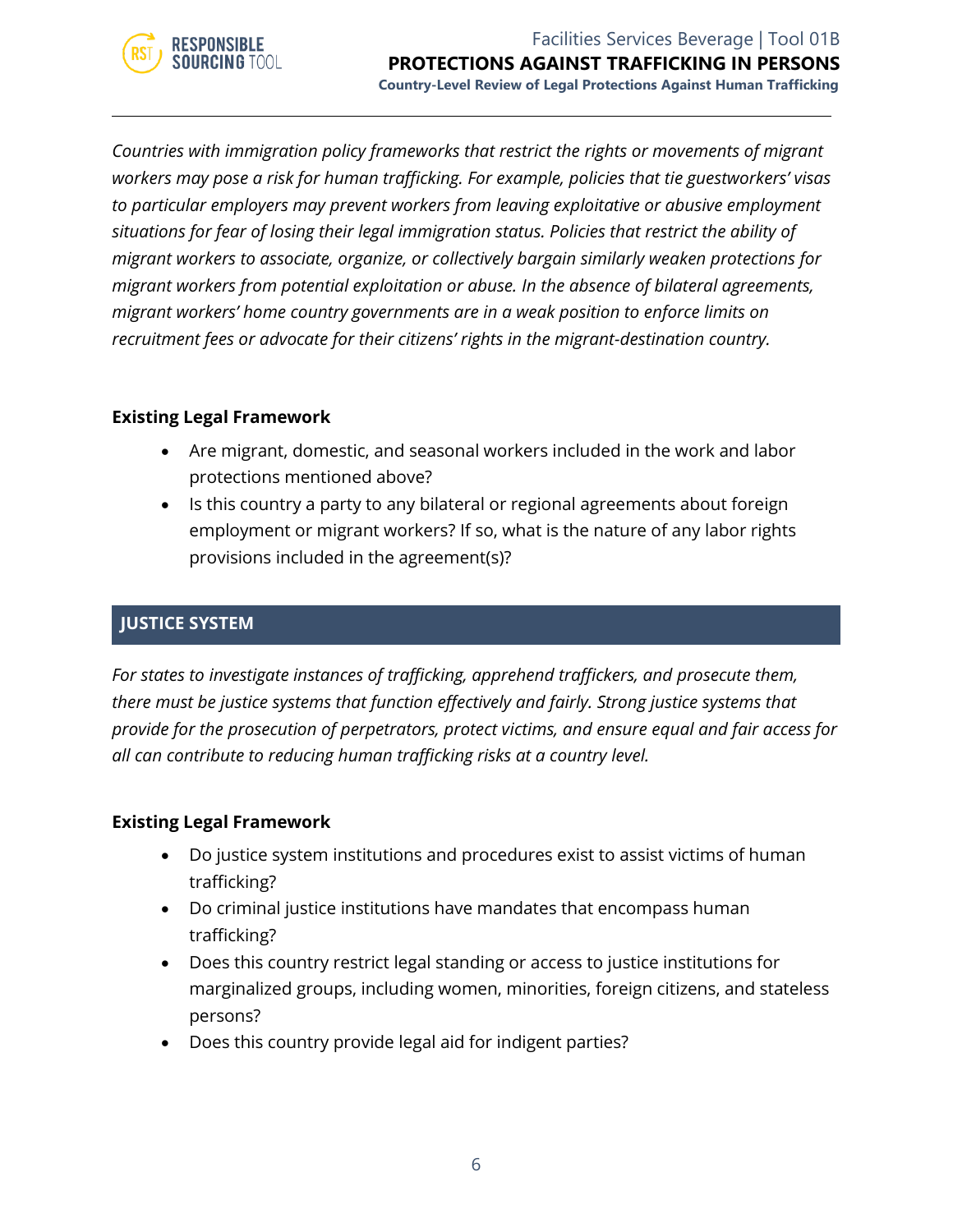

Facilities Services Beverage | Tool 01B **PROTECTIONS AGAINST TRAFFICKING IN PERSONS**

**Country-Level Review of Legal Protections Against Human Trafficking**

#### **ILO CONVENTIONS AND INTERNATIONAL PROTOCALS & STANDARDS**

The International Labor Organization (ILO), a UN body, produces legally binding conventions that establish international labor standards and determine the principles that must be upheld by ratifying countries. These conventions can be ratified by member countries which binds them to establish legislation to uphold the principles therein. There are eight core conventions that establish internationally accepted standards for freedom of association, the elimination of child labor and forced labor, and the elimination of discrimination in the workplace.

While the ratification and enforcement of a convention does not guarantee ideal conditions in a country, it does suggest an institutional and legislative commitment to upholding international standards. Conventions, whether ratified in a country or not, can further serve as a benchmark for good practice. [The Information System on International Labour](http://www.ilo.org/dyn/normlex/en/f?p=NORMLEXPUB:11001:0::NO:::)  [Standards](http://www.ilo.org/dyn/normlex/en/f?p=NORMLEXPUB:11001:0::NO:::) (NORMLEX) allows you to search by country or convention for ratifications.

| <b>ILO Convention</b>                                                                                                                                                                                                                                                                                                                                                                                                                                                                                                          | <b>Ratified and In Force?</b> |           |
|--------------------------------------------------------------------------------------------------------------------------------------------------------------------------------------------------------------------------------------------------------------------------------------------------------------------------------------------------------------------------------------------------------------------------------------------------------------------------------------------------------------------------------|-------------------------------|-----------|
| Forced Labor:                                                                                                                                                                                                                                                                                                                                                                                                                                                                                                                  |                               |           |
| <b>ILO 29 Forced Labor</b><br>Obligates countries to suppress the use of forced or compulsory<br>labor "in all its forms" with exceptions for military service, civic or<br>emergency duties, and as the result of a court conviction (so long<br>as the labor is supervised by a public authority and not hired out to<br>private individuals or companies). Forced or compulsory labor is<br>defined as work or service exacted from any person under the<br>menace of penalty and for which the person has not volunteered. | $\Box$ Yes                    | $\Box$ No |
| ILO 105 Abolition of Forced Labor<br>Forbids forced labor used "as a means of political coercion" or as<br>punishment for "holding or expressing political views" or for<br>participating in strikes.                                                                                                                                                                                                                                                                                                                          | $\Box$ Yes                    | ∩ No      |
| Freedom of Association and Collective Bargaining:                                                                                                                                                                                                                                                                                                                                                                                                                                                                              |                               |           |

• Have the following ILO core conventions been ratified by this country?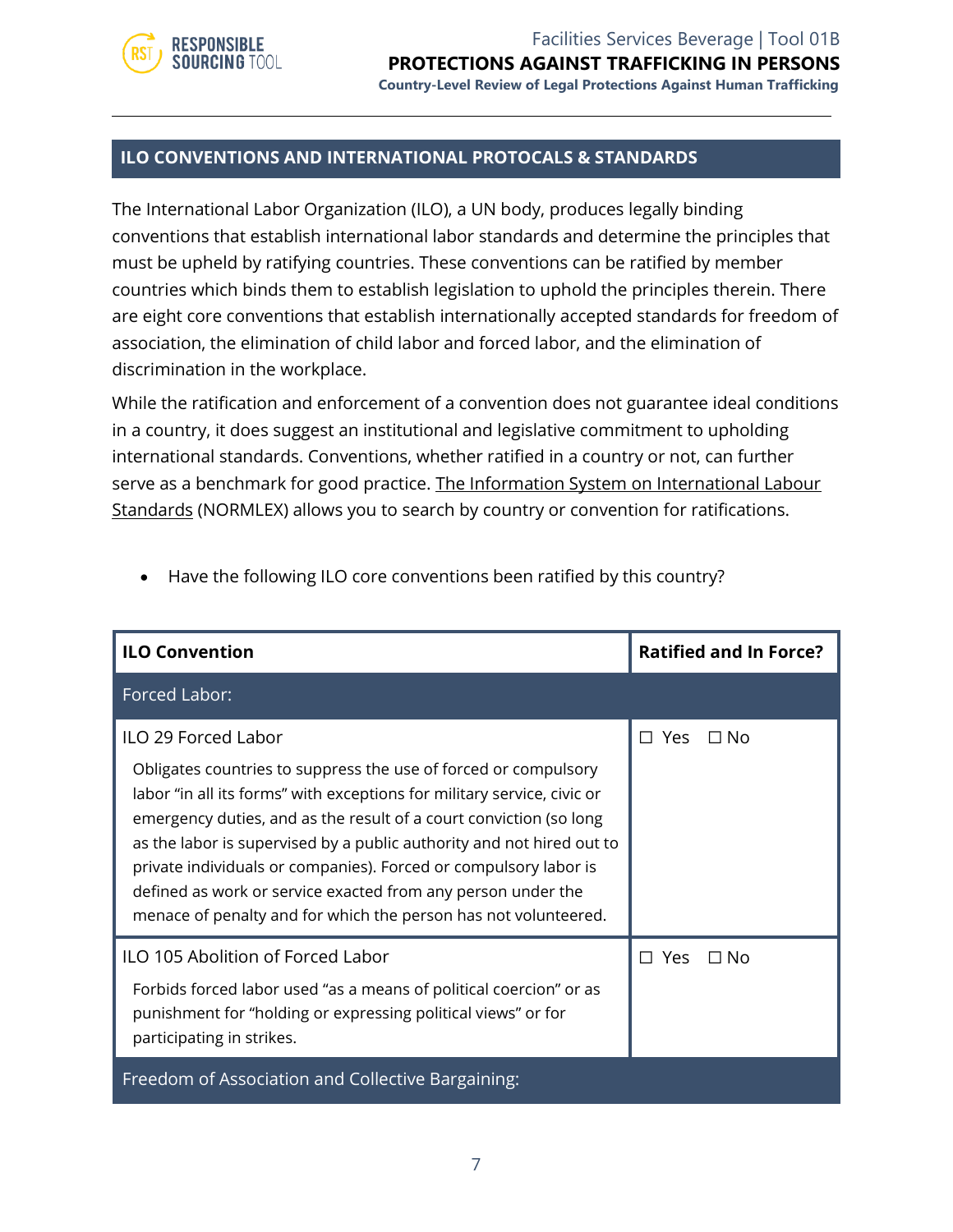

#### Facilities Services Beverage | Tool 01B

#### **PROTECTIONS AGAINST TRAFFICKING IN PERSONS**

**Country-Level Review of Legal Protections Against Human Trafficking**

| ILO 87 Freedom of Association and Protection of the Right to<br>Organize                                                                                                                                                                                                                                                                                                                                                                                                                                                                                      | $\square$ Yes | $\Box$ No    |
|---------------------------------------------------------------------------------------------------------------------------------------------------------------------------------------------------------------------------------------------------------------------------------------------------------------------------------------------------------------------------------------------------------------------------------------------------------------------------------------------------------------------------------------------------------------|---------------|--------------|
| Establishes the right of workers and employers to join<br>organizations of their own choosing without prior authorization;<br>and the right of organizations to draw up their own rules and<br>constitutions, elect their own representatives, and organize their<br>own affairs without outside intervention. It calls for protection of<br>workers' organizations from governmental interference and from<br>being dissolved or suspended by administrative authority; and calls<br>for the right to affiliate with international organizations of workers. |               |              |
| ILO 98 Right to Organize and Collective Bargaining<br>Grants workers the right to adequate protection against anti-union<br>acts such as dismissals and against business interference; and<br>encourages countries to take measures to promote collective                                                                                                                                                                                                                                                                                                     | $\Box$ Yes    | $\Box$ No    |
| bargaining.                                                                                                                                                                                                                                                                                                                                                                                                                                                                                                                                                   |               |              |
| Equality and Non-Discrimination:                                                                                                                                                                                                                                                                                                                                                                                                                                                                                                                              |               |              |
| ILO 100 Equal Remuneration<br>Establishes the principle of equal remuneration for men and<br>women for work of equal value.                                                                                                                                                                                                                                                                                                                                                                                                                                   | $\square$ Yes | $\Box$ No    |
| ILO 111 Discrimination<br>Forbids any distinction, exclusion, or preference made on the basis<br>of race, color, sex, religion, political opinion, national extraction or<br>social origin, which has the effect of nullifying or impairing equality<br>of opportunity or treatment in employment or occupation.                                                                                                                                                                                                                                              | $\square$ Yes | $\square$ No |
| Child Labor:                                                                                                                                                                                                                                                                                                                                                                                                                                                                                                                                                  |               |              |
| ILO 138 Minimum Age<br>Sets the minimum age for work at 15 years of age (although<br>countries with insufficiently developed economies and educational<br>facilities can qualify for "exception" status with a minimum working<br>age of 14). The convention permits light work (defined as work that<br>is not likely to be harmful and does not interfere with schooling) for<br>13- to 15-year-olds.                                                                                                                                                       | $\square$ Yes | $\Box$ No    |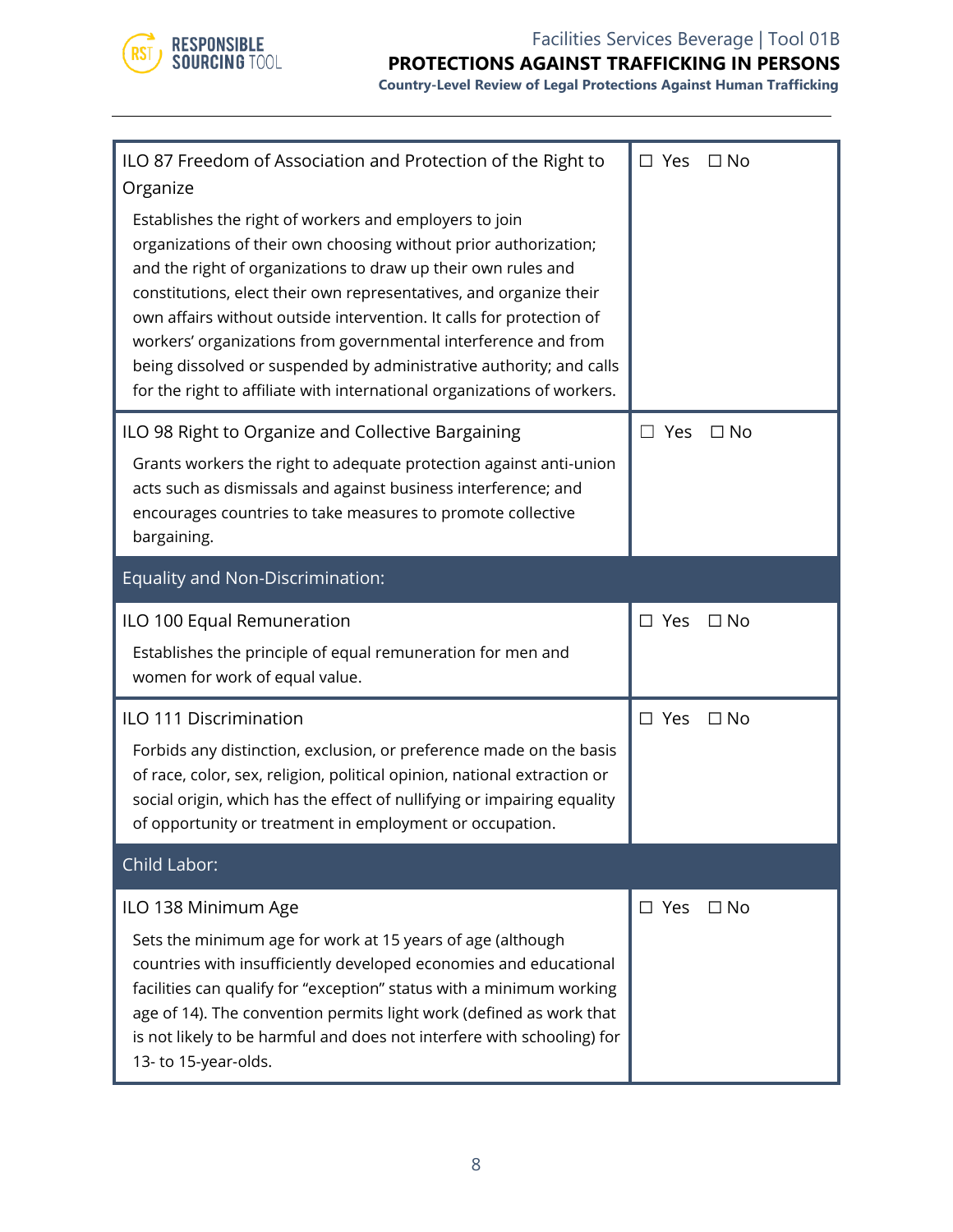

#### Facilities Services Beverage | Tool 01B

#### **PROTECTIONS AGAINST TRAFFICKING IN PERSONS**

**Country-Level Review of Legal Protections Against Human Trafficking**

| ILO 182 Worst Forms of Child Labor                                                                                                                                                                             | $\Box$ Yes $\Box$ No |  |
|----------------------------------------------------------------------------------------------------------------------------------------------------------------------------------------------------------------|----------------------|--|
| Obligates countries to take effective steps towards eliminating the<br>worst forms of child labor (slavery, debt bondage, work in the sex<br>or drug trades, or any other physically or morally harmful work). |                      |  |

• Have the following additional international protocols, standards, and ILO conventions been ratified by this country?

| <b>Protocol, Standard, or Convention</b>                                                                                                                                                                                                                                                                                                                                                                                                                                                                                                                                                                                                                                                                                                                               | <b>Ratified and In Force?</b> |
|------------------------------------------------------------------------------------------------------------------------------------------------------------------------------------------------------------------------------------------------------------------------------------------------------------------------------------------------------------------------------------------------------------------------------------------------------------------------------------------------------------------------------------------------------------------------------------------------------------------------------------------------------------------------------------------------------------------------------------------------------------------------|-------------------------------|
| Trafficking:                                                                                                                                                                                                                                                                                                                                                                                                                                                                                                                                                                                                                                                                                                                                                           |                               |
| The Protocol to Prevent, Suppress and Punish Trafficking in<br>Persons, Especially Women and Children, 2000                                                                                                                                                                                                                                                                                                                                                                                                                                                                                                                                                                                                                                                            | $\Box$ Yes<br>$\square$ No    |
| This is one of three protocols to the Convention against<br>Transnational Organized Crime, known as the Palermo Protocols. It<br>is a global, legally binding instrument that defines trafficking in<br>persons and is intended to enable international cooperation for<br>investigating and prosecuting trafficking in persons and to protect<br>and assists trafficking victims.                                                                                                                                                                                                                                                                                                                                                                                     |                               |
| <b>Migrant Workers:</b>                                                                                                                                                                                                                                                                                                                                                                                                                                                                                                                                                                                                                                                                                                                                                |                               |
| Migrant Workers (Supplementary Provisions) Convention,<br>1975 (No. 143) <sup>ii</sup>                                                                                                                                                                                                                                                                                                                                                                                                                                                                                                                                                                                                                                                                                 | $\square$ Yes<br>$\Box$ No    |
| Establishes that the "basic human rights of all migrant workers"<br>should be respected by ratifying nations. Requires ratifying nations<br>to "systematically seek to determine whether there are illegally<br>employed migrant workers on its territory" and whether migrants<br>are subjected to employment conditions that contravene national<br>laws or regulations, or other agreements whether international,<br>multilateral, or bilateral. It also outlines that migrants working<br>legally should not be "regarded as in an illegal or irregular<br>situation" and should be treated without prejudice. Requires<br>ratifying nations to establish a "national policy designed to promote<br>and guaranteeequality of opportunity and treatment" regarding |                               |
| employment and occupation, social security, trade union                                                                                                                                                                                                                                                                                                                                                                                                                                                                                                                                                                                                                                                                                                                |                               |